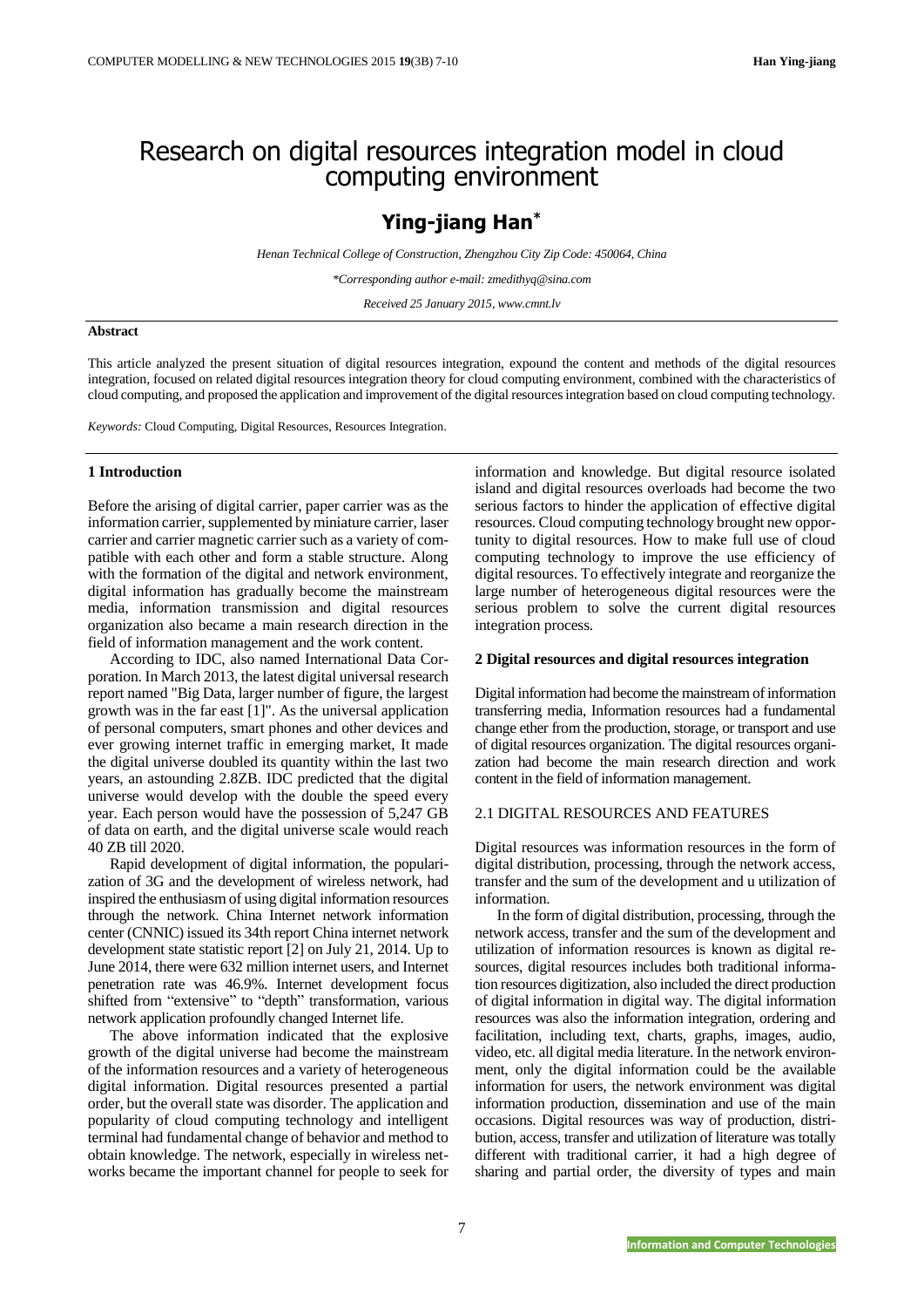characteristics such as dynamic resources. These characteristics of its organization and integration of digital information put forward the higher request, as the method and technology in digital resources integration and significant changes had taken place in the management model.

## 2.2 DIGITAL RESOURCES INTEGRATION

Digital resources integration was based on user needs as the guidance, based on the property characteristics of digital resources, according to certain principles and methods. Using the integration technology gathered scattered disorderly, relatively independent heterogeneous resources system integration, and through the technology and methods of knowledge organization, would be the integration of various information resources type, specification and scientifically integration and reorganization, and made its reorganizing a new organic whole, to form a better, more efficient new system of digital resources, in order to offer convenient, fast and efficient [3].

In a cloud environment of digital resource integration would not only concentrated the distributed heterogeneous resources, more important is to the content of the digital resources features and external for ordering and reveal, at the same time, description of the relationship between the digital resources would automate clustering and classification of digital resources and convenient user get ondemand, easy extension information and resources. Secondly, through the virtualization technology integration, a variety of digital resources integration, and the transition of disordered information flow becoming to the orderly flow of information, made the formation of more advanced information products and promote the development process each link of sharing resources, complemented each other, together to create value. Finally, for the integration of information resources indexing information resource cloud formation has greatly helped knowledge service model in digital information resources indexing the transparent interface to provide users with on-demand access to information resources of knowledge service.

## 2.3 BASIC CONTENT OF DIGITAL RESOURCES INTEGRATION

From different fields of the study concept of digital resource integration, and based on the research field of digital resources integration of the scholars were also different. In a broad sense, the the digital resources integration contented the digital resources optimization selection, analysis, describe and reveal, sorting and storage. The basic preparation of resources integration was selection and analysis of digital information, and its central content was the digital information resources described and reveal and orderly.

Preparation is the basis of resource integration selection and analysis of digital information, is the central content of digital information resources is described and reveal and ordering. And several links of former formed orderly collection of information storage, represented the basic completion of the process of digital resources integration.

## *2.3.1 Optimal selection of digital resources*

Optimal selection was the first step of digital resources integration, and was found in the vast network of digital information ocean and been confirmed to have the function of organizing, sorting out and saving the value information. Due to the digital resources was easy to generate, distribute, reproduce and transmit, in the information generation stage, and the lack of a perfect choice, evaluation system, so the quality and value of digital information was uneven. Therefore, to integrate the digital information could improve the quality of information resources and optimizing choice.

#### *2.3.2 The analysis of the digital resources*

Analysis of digital resources was according to certain logical relations, from the semantics, pragmatics and grammar for selection of digital resources, processing and finishing, through calculation, analysis, comparison research, It could create more and more resources and could reveal essence content of activity. It was the premise and foundation of digital resource description and reveal, and one of the indispensable important part of digital resources integration, has a direct impact on the quality of the digital resources integration has a direct impact. Through the analysis and research of digital resources, digital resources had more valuable to use and practical significance.

#### *2.3.3 The description of the digital resources and revealed*

Information description and reveal referred to the needs of digital resource integration and information retrieval, the information of the subject content, the form characteristics, such as morphological analysis, selection, record the activities. Information describing was mainly for the description of external characteristic; The content of the information disclosing information revealed the main characteristics. Information description and reveals were the important content of information organization, played an important role in information organization.

#### *2.3.4 Collection and storage of digital resources*

Storage of digital resources was arranging the sequence of information and could be processed according to certain order format and stored in a specific carrier, its purpose was to managers and users of digital resources quickly and accurately identify, locate and retrieve information, cd-rom retrieval system, network information retrieval tools wasthe manner in which information stored. When the information was stored in various retrieval tools meant the end of the process of information organization, also meant the beginning of the information retrieval and information services.

Integration was the optimization of heterogeneous normative and non-normative resources combination, and the creative process of integration and reorganization of resources. Its purpose was to the overall improvement, structure and function of the integrated system, enabled the system to produce digital resources to maximize the function and efficiency. Digital resources integration has the automation, content integration and technical features diversification. As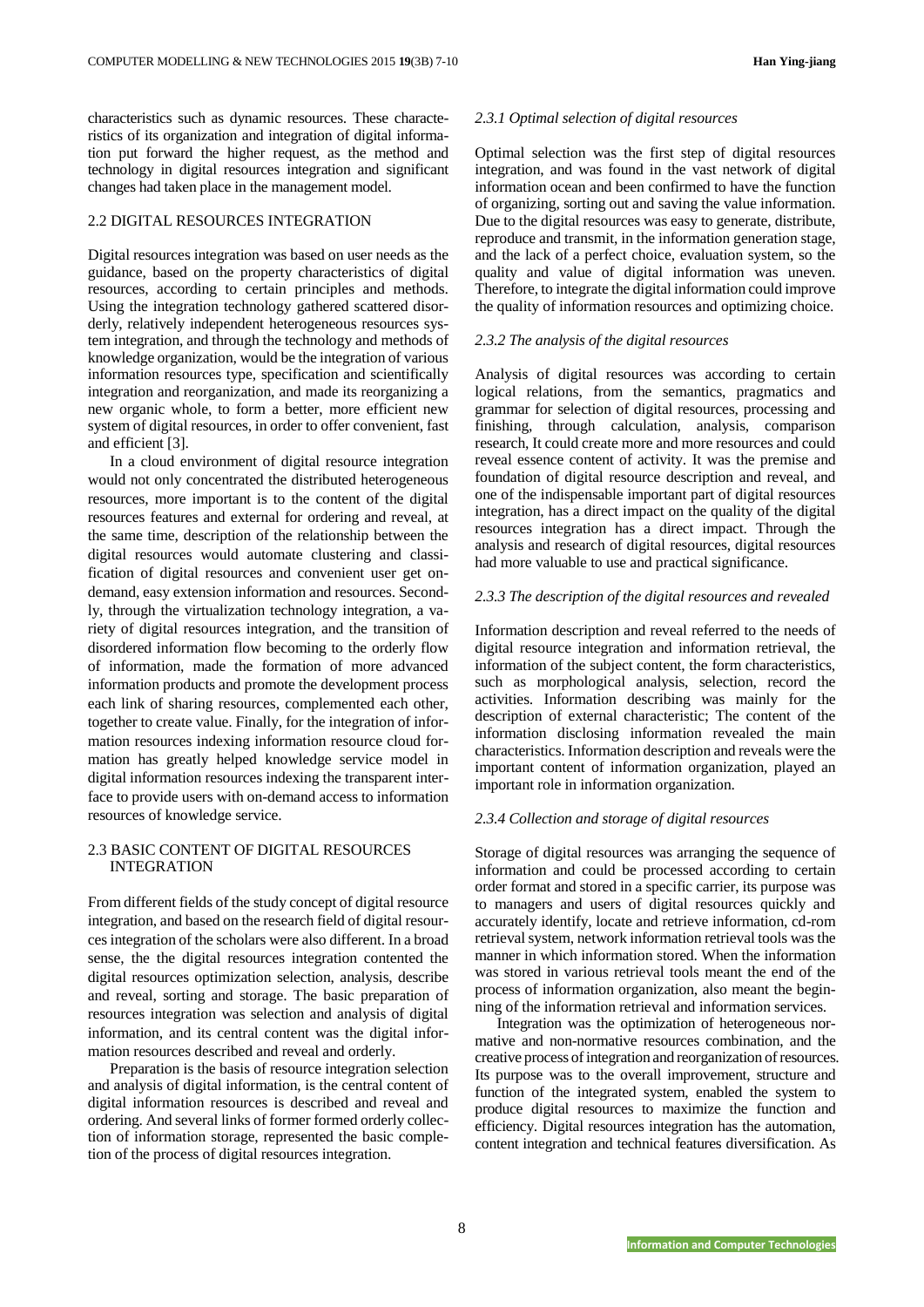a comprehensive and systematic project, in the implementation of the digital resources integration should follow the principles of integrity, continuity, hierarchy, targeted.

## **3 Coulding computing technology**

Through the Internet, cloud computing provided the dynamic, expandable and virtualization of resources, was the increase of the related services based on Internet, use and delivery mode [4]. Now the widely accepted was the definition of National Institute of Standards and Technology from the USA. The cloud computing was a kind of pay by usage pattern, this pattern provided the available, convenient, on-demand network access. Entered the configurable computing resources shared pool (resources including network, servers, storage, applications, services). These resources could be quick to provide, just in the management of the very few and or little interaction with service providers. Using cloud computing technology was not only a simple collection of all kinds of resources, but also provided us with a convenient management mechanism, and developers would have transparent freedom of access to resources and the use of resources. Cloud computing provided super computing power for the network application, through certain coordinate scheduling, the cloud computing could provide tens of thousands or even millions of joint between the normal computers to provide a strong.

In the "cloud" service mode, the integration of resources and scheduling would take the user's needs as the starting point and the foothold, with dynamic adaptability to aggregate information resources and services system, the entire guide information, tracking user behavior. Through the use of cloud computing methods and techniques to create different channels, different sources and different carrier of the integration of resources and the polymerization process to form new knowledge, to realize the connotation of knowledge service deepening, support knowledge retrieval, and took the initiative to push service. Cloud computing environment of digital resources integration was to realize from the traditional normative to dynamic, non-normative network resources polymerization of change; from the polymerization to restructuring and integration of information resources. The creative concept of cloud computing service mode and technology, for the digital resources integration and service innovation towards cloud expand the new space for development. Compared with traditional computing, cloud computing key features:

## 3.1 DYNAMIC RESOURCE ALLOCATION

System dynamic allocation or release different virtual or physical resource depended entirely on the user's demand, when demand increases, the quick matching available resources, to provide users with flexible resources; When users no longer needed the resource, these resources could be quick released, Cloud computing was to provide users with unlimited use of IT resources, and realize the scalability of resources. Cloud computing was to provide users with unlimited use of IT resources, and realize the scalability of resources.

#### 3.2 SELF-SUPPORT SERVICE DEMAND

Cloud computing resources services for the users with the method of self-support, users did not need to interact with suppliers, through the cloud computing system to provide users with a certain application service directory, the user can according to their own needs. Choose a certain service content or project, took a self-service yourself for computing resources ability, and pay of the cost of purchasing service.

#### 3.3 TRANSPARENCY OF THE RESOURCE POOL

For cloud service providers, all of the underlying resources (storage, computing, network, logic, etc.) formed a "pool", it could be unified management and scheduling, the boundary of the various resources was broken, heterogeneity were blocked up; For users on the use of resources, no need to understand the internal structure of the system, based on their own requirements, the needed resources was infinite and transparent.

#### 3.4 NETWORK

Cloud computing services for users was via the Internet by the user through a variety of terminal equipment and standard application to access the Internet everywhere the cloud resource and cloud services.

## **4 Digital resources intetration under the environment of cloud computing**

According to the integration of different requirements, the digital resources integration had a variety of type, level and way, according to the structure of digital resource and the degree of resource integration, resource integration could be divided into data integration, information integration and knowledge integration of three methods for integration. Could Computing has many features, see below:

TABLE 1 Cloud computing features

|             | 1. Based on the network                           |
|-------------|---------------------------------------------------|
| The basic   | Distribute based on need, Charge based on volume. |
| features of | 3. Support large amount of information processing |
| cloud       | 4. Accept Heterogeneous Business System           |
| computing   | 5. Support resources dynamic scaling and flow     |
|             | 6. Accept heterogeneous resources                 |

The data of the logical or physical merge data integration was the lowest level of resource integration system, and integrated to a certain extent, and solved the problems of data sharing and exchanging the heterogeneous system. But the data integration only showed the resources quantity change, there was no connection between the data. Information integration was based on data integration at an intermediate level of resource integration system and the optimization of the digital resources. At the same time, in the amount of data integrated also revealed the connection between data, but there was still no involved in semantics. Based on data integration and information integration of knowledge integration were at the highest level in the resource integration system, focused on the restructuring of the concepts and relationships, became the ultimate goal of resource integration. In the practice of digital resources integration, generally, it was a kind of integrated way, and with the main function of mixing of other ways to integrate;